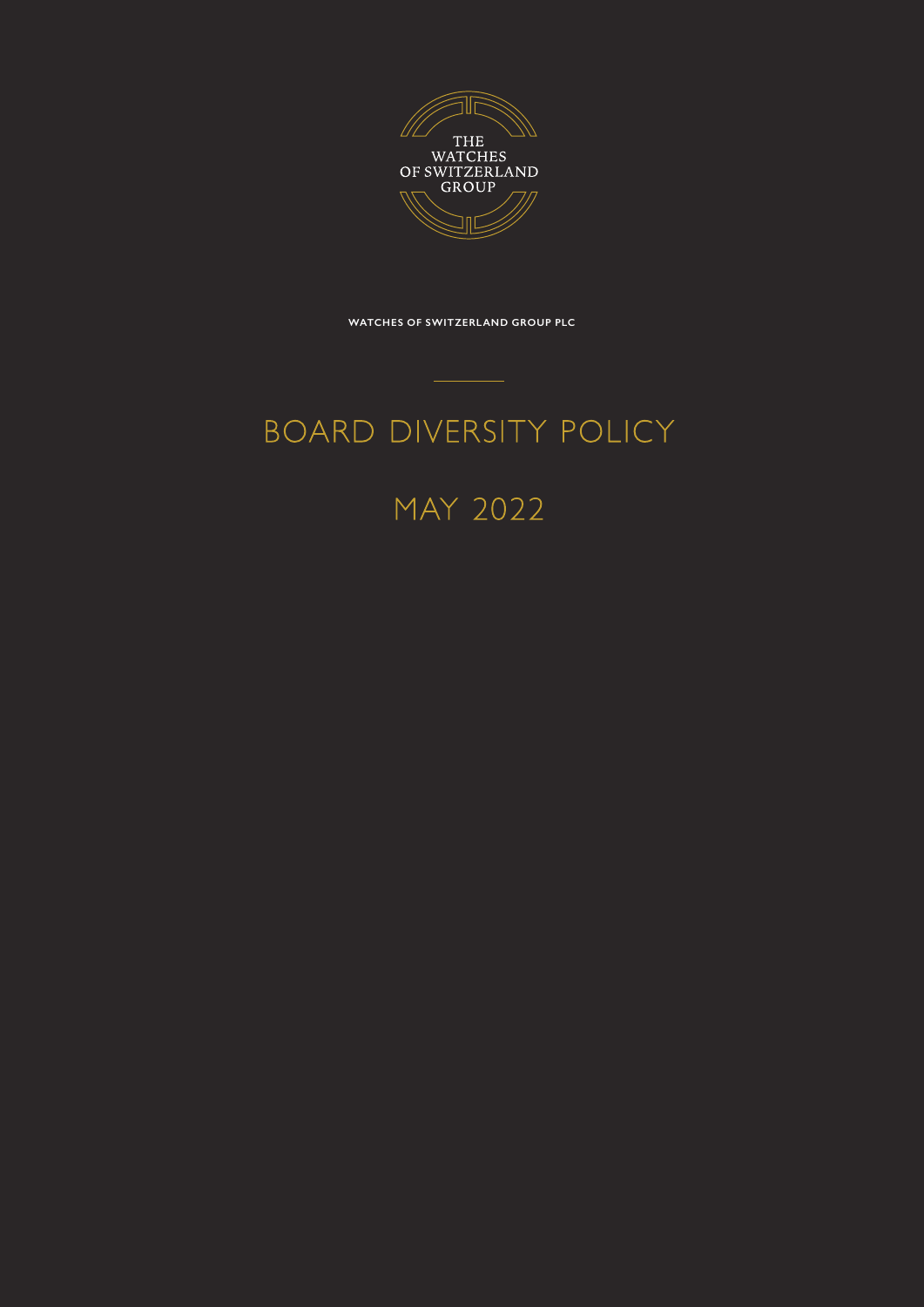## WATCHES OF SWITZERLAND GROUP BOARD DIVERSITY POLICY

### **PURPOSE AND SCOPE**

The board of directors (the "Board") of Watches of Switzerland Group PLC ("WOS") recognises the importance of diversity and inclusion both in the boardroom and throughout the organisation. WOS aims to have a workforce which reflects the diverse communities it serves.

The Board is fully committed to promoting an inclusive culture and diverse workforce. Ensuring a culture of fairness and equity underpins all WOS management decisions, actions and behaviours.

The Board believes that diversity amongst directors, contributes towards a high performing and effective board.

This Board Diversity Policy (the "Policy") sets out the approach that will be taken to ensure there is diversity and inclusion on the Board of WOS. Diversity in relation to the workforce is covered by our Equality and Diversity Policy.

#### **POLICY STATEMENT**

The Board believes that it is critical that its membership includes a diverse mixture of skills, professional and industry backgrounds, geographical experience and expertise, gender, tenure, ethnicity, cultural and social backgrounds, and diversity of thought.

The Board understands that a diverse board with a range of views and insights will be more intuitive and offer wider perspectives, which lead to effective discussions and better decision making and will be of benefit to the company's shareholders and other stakeholders.

The Board understands that a culture of inclusion and diversity is cultivated through clear tone from the top, with the Board and executive committee championing diversity and inclusion in support of our values.

The Nomination Committee (the **"Committee"**), on behalf of the Board, is responsible for the development of a diverse pipeline for succession to the Board and will ensure proper assessment as to the values and behaviours expected on the Board as part of the recruitment process. The Committee has responsibility for keeping the composition and balance of the Board under review and recommends the appointment of new directors. In reviewing Board composition, the Committee will consider the benefits of all aspects of diversity in order to maintain an appropriate range and balance of skills, experience and background on the Board.

All Board appointments are based on merit, and the Committee will consider candidates against objective criteria and with due regard for the benefits of diversity on the Board. As well as experience and track record, Board appointments will be made taking due account of other criteria, such as curiosity, insights, engagement, cultural contribution, personal identity, and the differentiation that they could bring to the collective make-up of the Board.

The Committee also oversees the conduct of the annual review of Board effectiveness. As part of the annual performance evaluation of the effectiveness of the Board, Board committees and individual Directors, the Committee will consider the diversity of the Board. The Board seeks to ensure that its composition, and that of its committees, is appropriate to discharge its duty effectively and to manage succession issues.